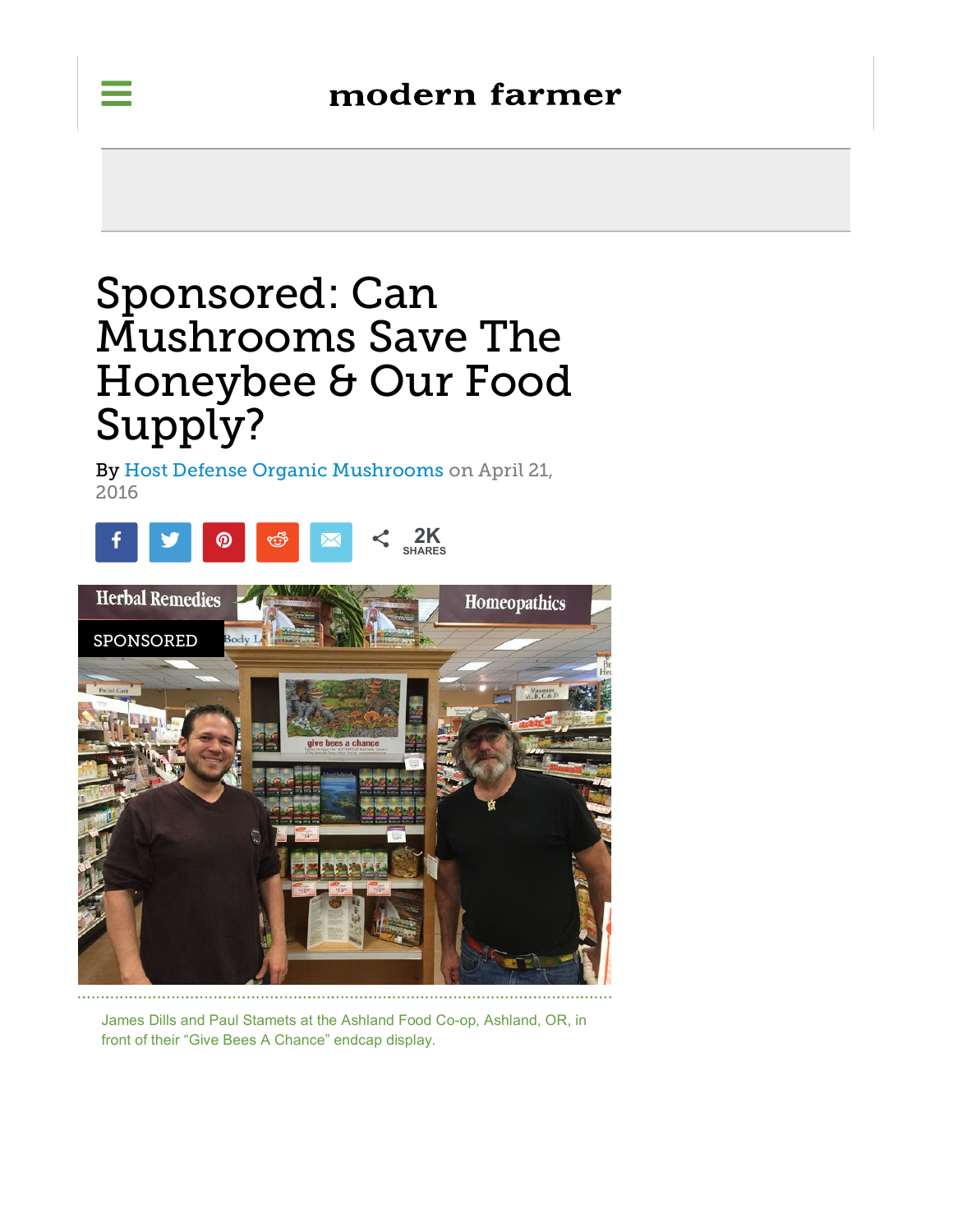Overwintering losses of honey bee colonies in the US increased from 36 percent in 2014 to 41 percent of managed bee colonies nationwide in 2015. Although Colony Collapse Disorder (CCD) is not fully understood, it appears to be a destructive synergism of multiple factors. Pathogen (bacterial & viral) infection harms bees already challenged by other stress factors: parasitic mites, pesticides, fungicides and nutrition. These stressors of infection, parasitism, toxins, and immune deficits/depression may initiate Colony Collapse Disorder (CCD).

Not so long ago our forests had huge amounts of wood debris decomposing from mycelium—a natural process for creating soil that also sustains a healthy habitat for insects, birds, bats, bees and mammals. Unfortunately, that wood debris is now being eliminated from the forests through our current logging practices and we are rapidly losing the habitat that sustains the balance of this eco-system. So what do organisms and species like the honeybee that have depended on this ecosystem for millions of years do?

"I study mycology and the use of fungi to help clean up the environment, and improve the immune systems of humans and animals…and I began to think: we've gone to the moon, we've gone to Mars, and we don't know the way of the bee? I believe I can do something to help the bees…" –Paul Stamets, D.Sc., mycologist, author, TED speaker, passionate innovator, and founder Host Defense Organic Mushrooms.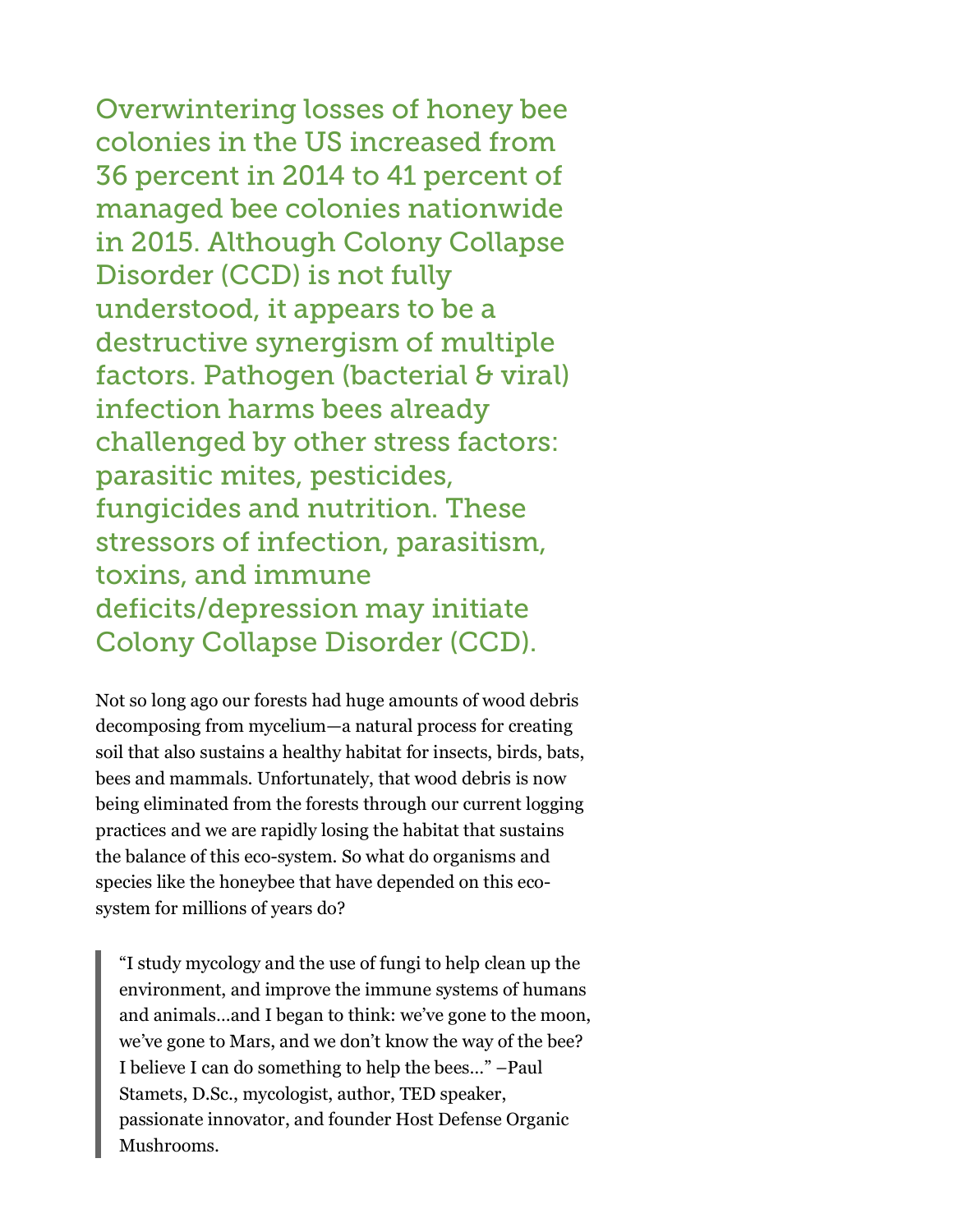In his 2015 Bioneers presentation, Paul Stamets revealed the interconnectedness between bears, trees, mushrooms and bees. This series of connections may have led to an incredible discovery for the survival of the honeybee.

"Stamets jokes that it only took him three decades to have his epiphany about the relationship between his beloved fungi and the threatened honeybee," Sylvia Kantor, a science writer at Washington State University writes in an article published on Crosscut.com.

#### From our partners at  $\sigma$

#### **The First Connection**

Several years ago, Paul and his wife Dusty were mushroom hunting in the old growth forest of Washington when they discovered a huge bear scratch on a tree (bears scratch trees for the resin) and as a mycologist, Paul knew the scratch would create an entry point for the spores of polypore mushrooms. When they returned two years later, they rediscovered the bear scratched tree only to find a red belted polypore mushroom growing out of the scratch. (This specific fungi is very active in breaking down a wide assortment of toxins, pesticides, herbicides and fungicides). The relationship between the bear, the tree and the polypore mushroom was the first of his connections.

### **The Second Connection**

Three decades earlier, Paul was cultivating the garden giant mushroom, aka the King Stropharia, in his garden in a mycelium patch that was 12" thick. One morning while working in the garden, he was astonished to see that his bees had moved the wood chips away to expose the underlying mushroom mycelia and were sipping the droplets of nectar exuded from the mycelium.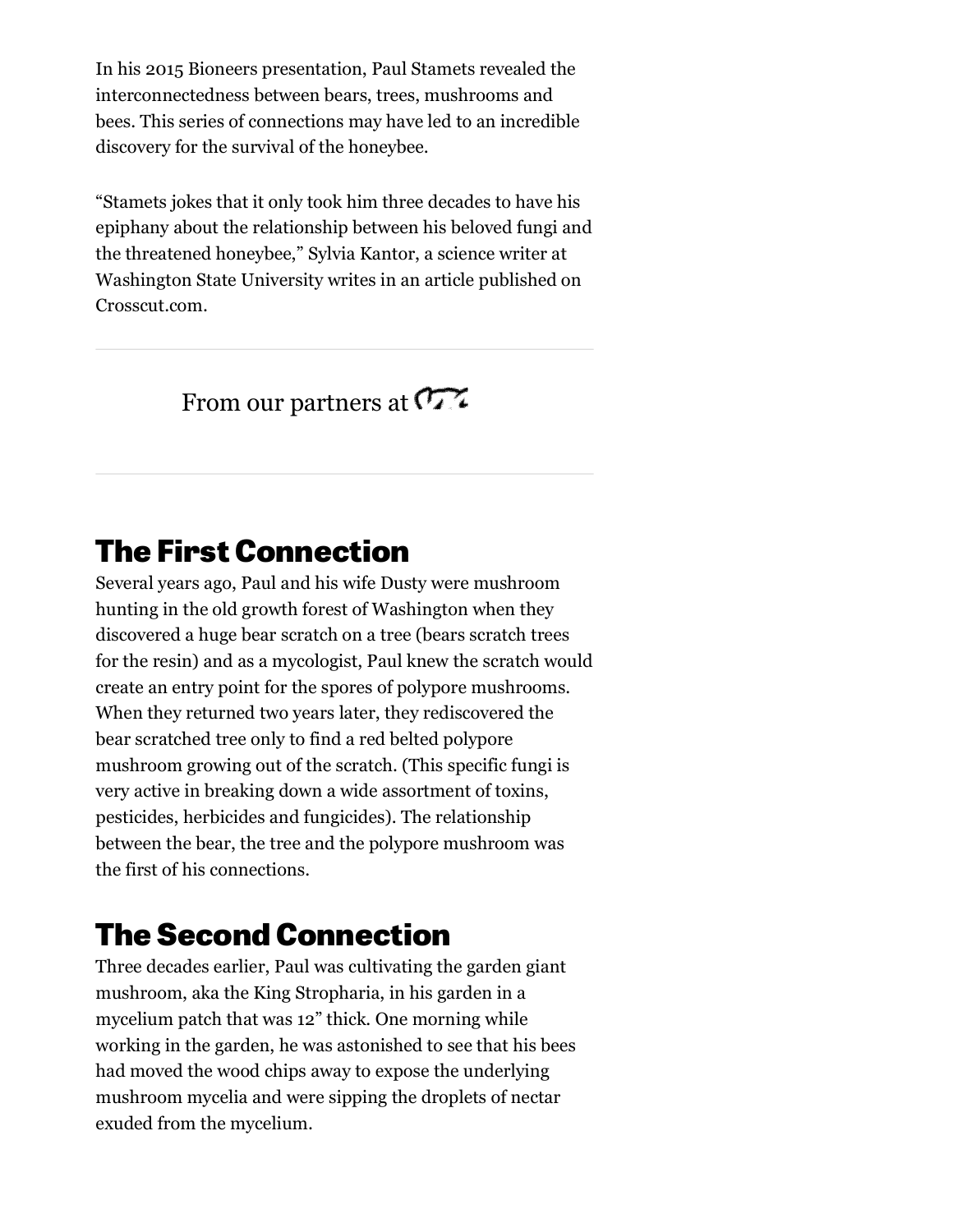Here's the science behind the bees and the mycelium. It sounds complicated but it is really very simple.

- 1. Healthy honey and bee bread contain fungal constituents including an interesting polyphenol called p-coumaric acid. P-coumaric acid activates the cytochrome p450 pathway. Humans use it, bees use it, all animals use it for detoxification. (Without the contribution of fungi, honey and bee bread lack this important chemical.)
- 2. Cytochrome P450 enzymes are the most important enzymes for detoxification.
- 3. Bees have approximately 47 genes that control these Cytochrome CYP450 detoxification enzymes. Most insects have nearly 80.
- 4. These 47 genes are "turned on" by p-coumaric acid. Without it, toxins accumulate, making bees sick.
- 5. Bees are dependent on the fungal compounds that are in decomposing wood for their p-coumaric acid which ultimately is transferred into honey and bee bread.

# **The Third Connection**

Through his research supported by the National Institutes of Health and the Department of Defense, Stamets found that compounds from certain polypores are effective for a variety of health applications. He later posited that these same compounds, extracted from polypores, could be applied to managed bee populations to regulate immunity and detoxification pathways associated with pesticides and other harmful environmental contaminants.

## **The Power of Mushrooms: Mycologist meets Entomologist**

In 2014, Paul Stamets presented his theory of the interconnectedness between bears, trees, mushrooms and bees to Dr. Steve Sheppard, Chair of the Department of Entomology, Washington State University.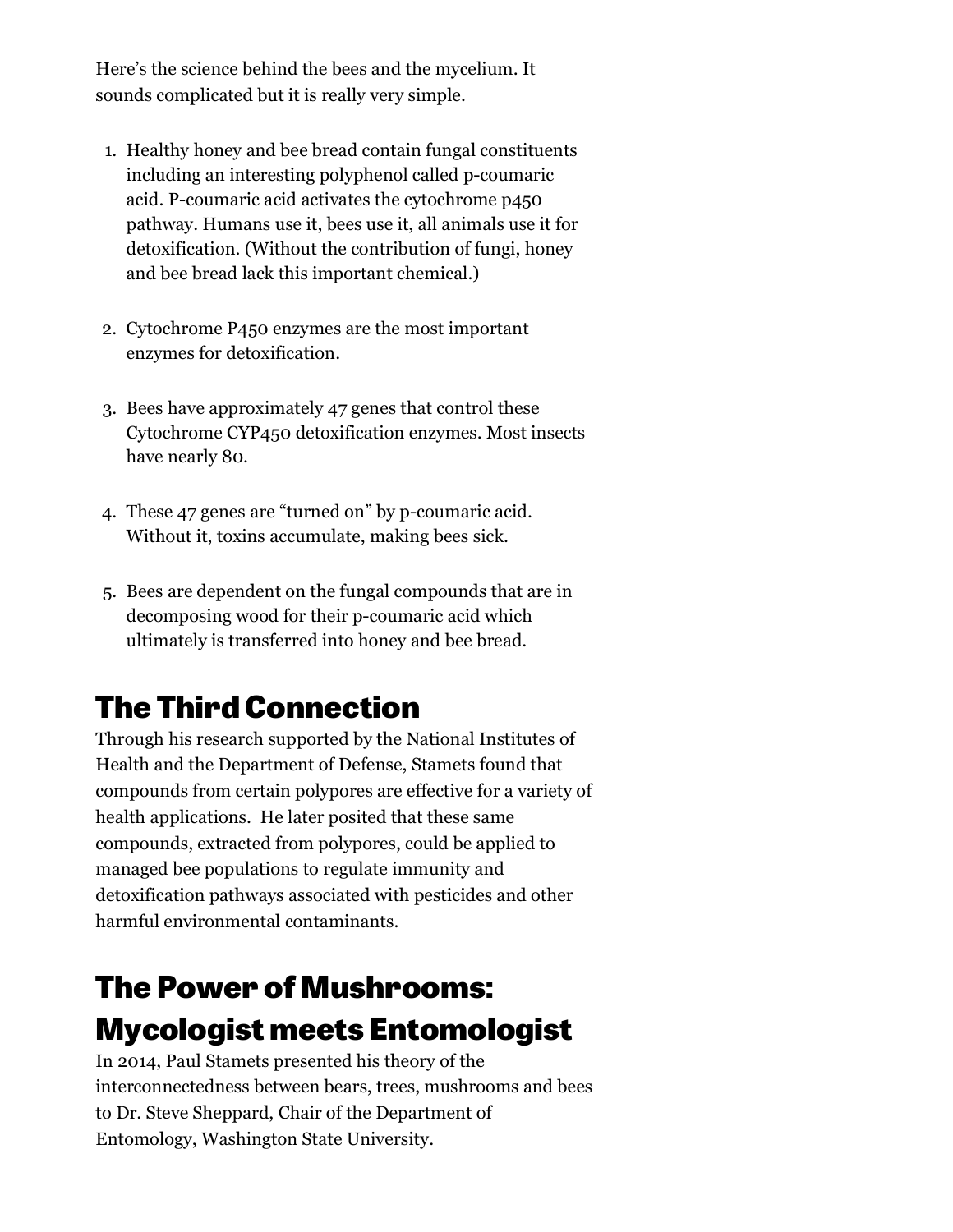Steve credits his great grandfather, a beekeeper in Savannah, Georgia, for his own interest in bees. Although his great grandfather died when Steve was 1 year old, he left behind a wealth of bee equipment and books that provided hours of reading and imagination for an interested young reader. In college he took a beekeeping class from Professor Alfred Dietz and "I watched him spread bees around with his hand like they were a bunch of leaves or something," Sheppard recalls. "It was fascinating seeing someone interact with these social insects that could sting you to death, but didn't." Sheppard has gone on to become an entomologist known for his work on the evolution and genetics of honey bees.

The two joined forces, forming a research initiative called BeeFriendlyTM to help reverse these devastating declines in the global bee population that are critically threatening our world's food security.

"We are studying mycological solutions to increase longevity, reduce mite and viral burden, and improve immunity of honey bees," says Stamets.

Last year in their experiments 300 sets of bees consumed Host Defense® mushroom extracts via their feed water. The mycelium based mushroom extracts, especially Reishi and Chaga, reduced their viral burden by more than 75 percent. The most recent results show that extracts of the Amadou mushroom reduced the Deformed Wing Virus by more than 1000 times! Other mushroom species fed to honeybees increased their longevity in controlled settings from 30 percent to 100 percent depending on the life stage of the bee.

"Our research goal is to improve honey bee health, and the results look promising! With regard to Host Defense Chaga and Reishi extracts," Sheppard says, "as an entomologist with 39 years of experience studying bees, I am unaware of any reports of materials that extend the life of worker bees more than this."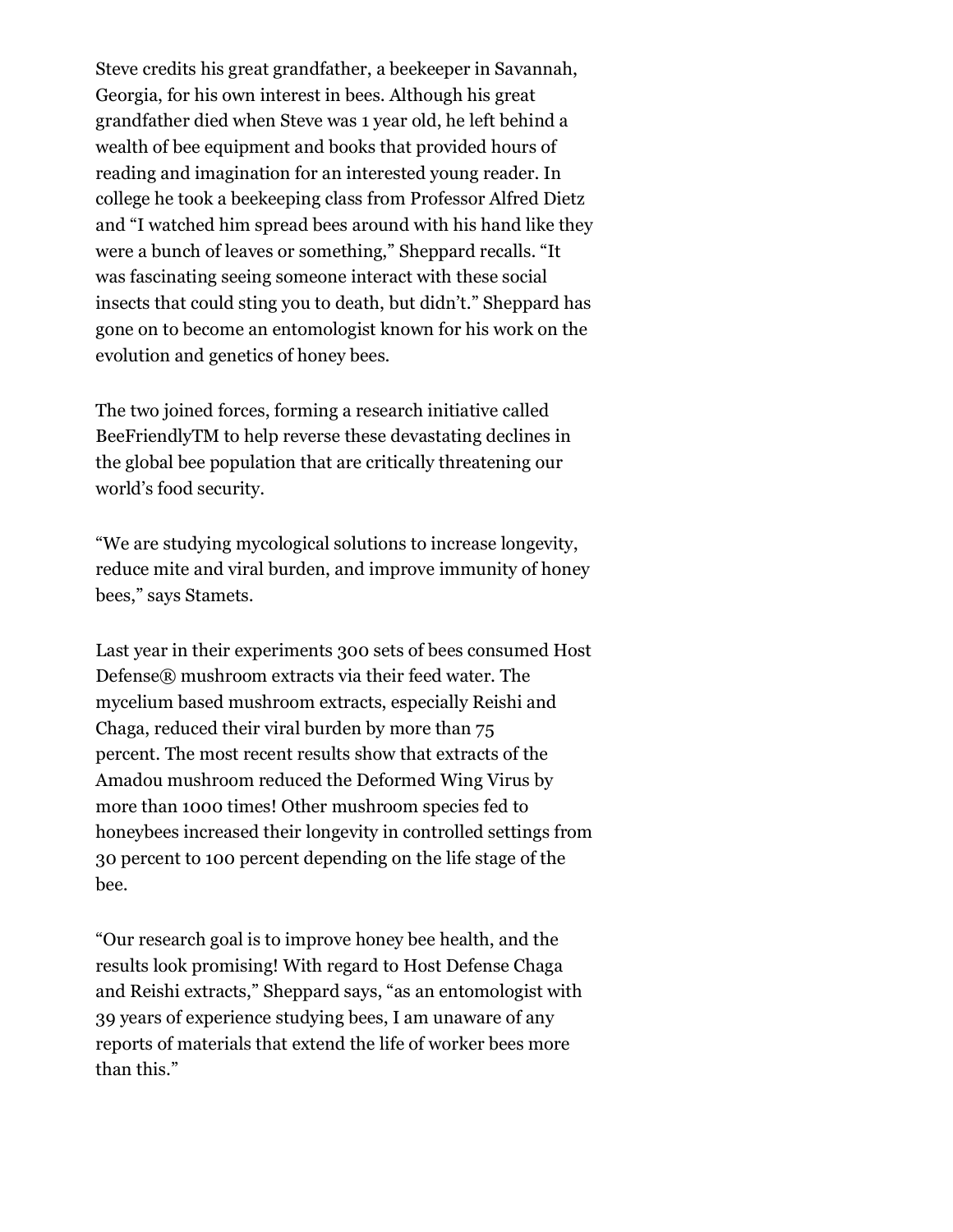Dozens more experiments are underway at WSU, including research on whether certain species of mycopesticidal fungi can kill the parasitic *Varroa* mites that decimate beehives around the world.

"We take bees from colonies with high *Varroa destructor* mite levels and set up numerous test environments with fungi. We're finding that the fungi product is killing mites without harming bees. It's certainly encouraging . . ." says Sheppard.

Paul, supported by his company brand Host Defense Organic Mushrooms, is leading a national campaign roll-out to filmmakers, farmers, beekeepers, and bee associations, natural products customers and retailers, and across social media, to increase awareness and to fund their next stage of research:

**Summer 2016**—full-sized hive field tests measuring multiple bee health parameters over one year;

**Fall 2016 & Winter 2017**—full-scale field test measuring survival of treated and untreated colonies under diverse locations and producer conditions.

*People who wish to support bee research can make taxdeductible donations directly to WSU at beefriendlyinitiative.org. In addition, Paul's company, Host Defense Organic Mushrooms, will donate an additional \$50,000 to this CRITICAL research, through their "Give Bees A Chance" program, based on sales of certain Host Defense products.*

*This article was written and brought to you by Host Defense*